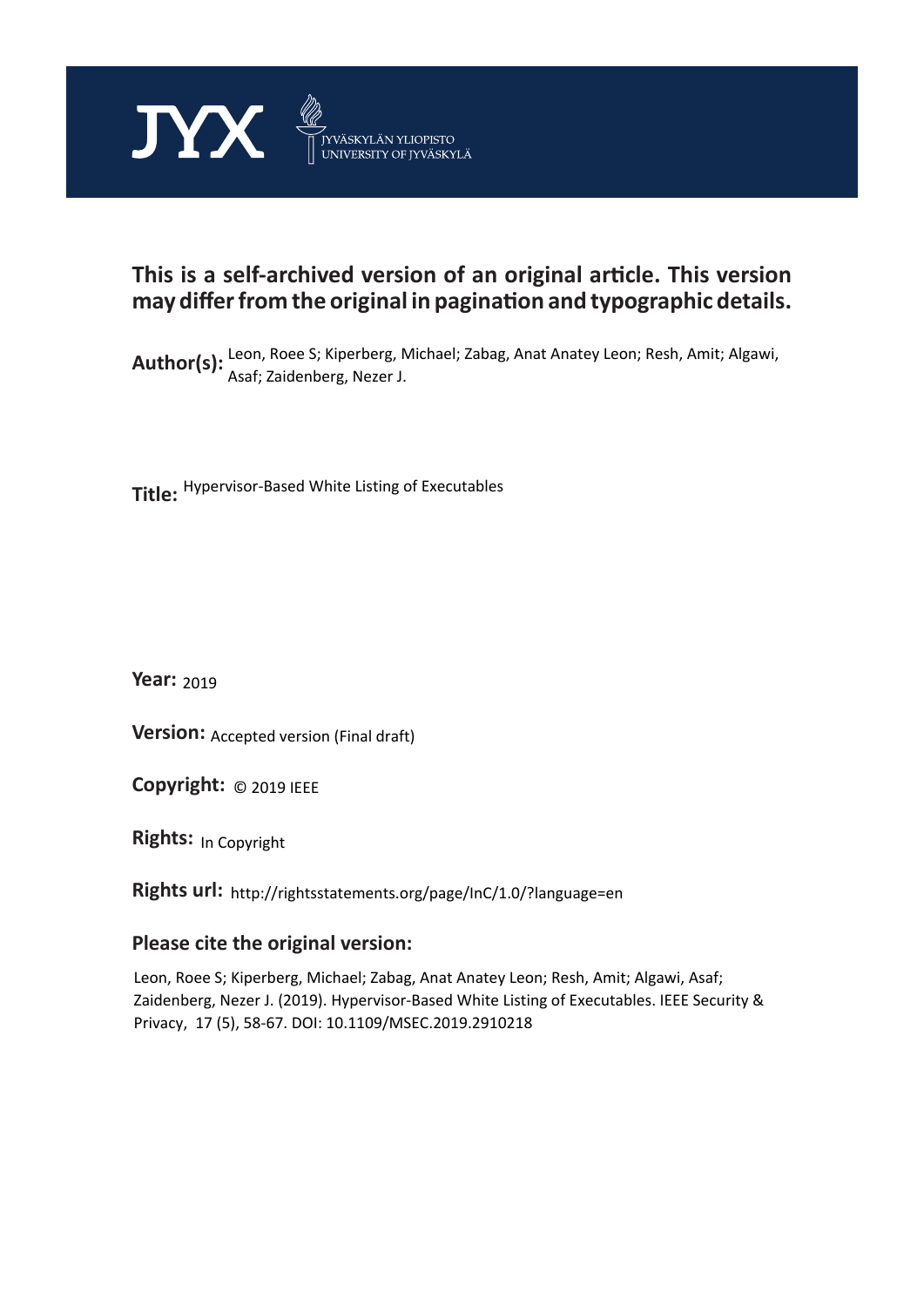# Hypervisor-based Whitelisting of Executables

Roee S. Leon<sup>\*1</sup>, Michael Kiperberg<sup>2</sup>, Anat Anatey Leon Zabag<sup>2</sup>, Amit Resh<sup>3</sup>, Asaf Algawi<sup>1</sup>, and Nezer J. Zaidenberg<sup>4</sup>

<sup>1</sup> Department of Mathematical IT University of Jyväskylä Finland Emails: roee.leonn@gmail.com, asaf.algawi@gmail.com <sup>2</sup> Faculty of Sciences Holon Institute of Technology Israel Emails: michaelkip@hit.ac.il, anatey.zabag@gmail.com <sup>3</sup> School of Software Engineering Shenkar College of Engineering, Design and Art Israel Email: amitr44@gmail.com <sup>4</sup> School of Computer Science The College of Management Studies Israel

Email: nzaidenberg@me.com

*Abstract*—This paper describes an efficient system for ensuring code integrity of an OS, including its own-code and applications. We claim that the proposed system can protect from an attacker that has full control over the OS kernel. An evaluation of the system's performance suggests that the induced overhead is negligible.

*Index Terms*—Security, application whitelisting, authorized execution, virtual machine monitors, secure boot, hypervisors

# I. INTRODUCTION

THE problem of unauthorized software execution is well<br>known. Malicious programs can corrupt or steal sensitive known. Malicious programs can corrupt or steal sensitive user data or sabotage the normal course of execution. Current methods of preventing unauthorized execution can be divided into three categories [1]:

1) Behavioral: these systems analyze the behavior (e.g., network or hard-drive activity) of the system and compare the current with a predefined behavior. If these behaviors differ, the environment is considered breached.

2) Signature-oriented: these systems contain a database of code samples that are known to be malicious. Every loaded executable is scanned and if it contains a code sample that is present in the database, then the environment is considered breached. Most anti-virus programs can be categorized as signature-oriented.

3) Whitelist-oriented: these systems contain a database of allowed executables. The criteria used for whitelisting is frequently based on one or more file attributes (e.g., filepath or cryptographic hash) [2]. Unlike signature-based systems, only these executables are allowed to run. These

systems typically intercept every loaded executable and check whether it is contained within the database. If not, then the environment is considered breached.

The strength of behavioral systems is difficult to evaluate because these systems are based on heuristics[4]. Signaturebased systems can protect only against attacks that were previously discovered and analyzed, and are, therefore, ineffective against zero-day attacks [3]. Whitelist-based systems provide the strongest protection guarantees [5] but are also the most restricting. For example, in order to install a new program, the system administrator must allow this program to be installed by inserting it into the whitelist database. Typically, whitelist enforcement is performed by intercepting executable images at their load time (e.g., by intercepting system-calls) [6]. In the event that there is a vulnerability, exploitation becomes possible in runtime [7][8]. Nonetheless, in environments that do not tend to change frequently, the preferred option is a whitelist-based system.

Protection systems differ not only in their modus operandi, but also in their mechanisms for self-protection. The system must protect its whitelist database and also itself. Some systems use agent-network verifiers that periodically checksum different portions of the system [9]. Others store their critical code in kernel mode (the OS privilege-level), assuming, reasonably, that the OS is less vulnerable to attacks than regular programs [10]. Due to their relatively large attack surface, OSes with monolithic/hybrid kernels, such as Linux and Windows, require additional protection mechanisms [9].

Our method can be categorized as whitelist-based as it permits the creation of a whitelist database of allowed exe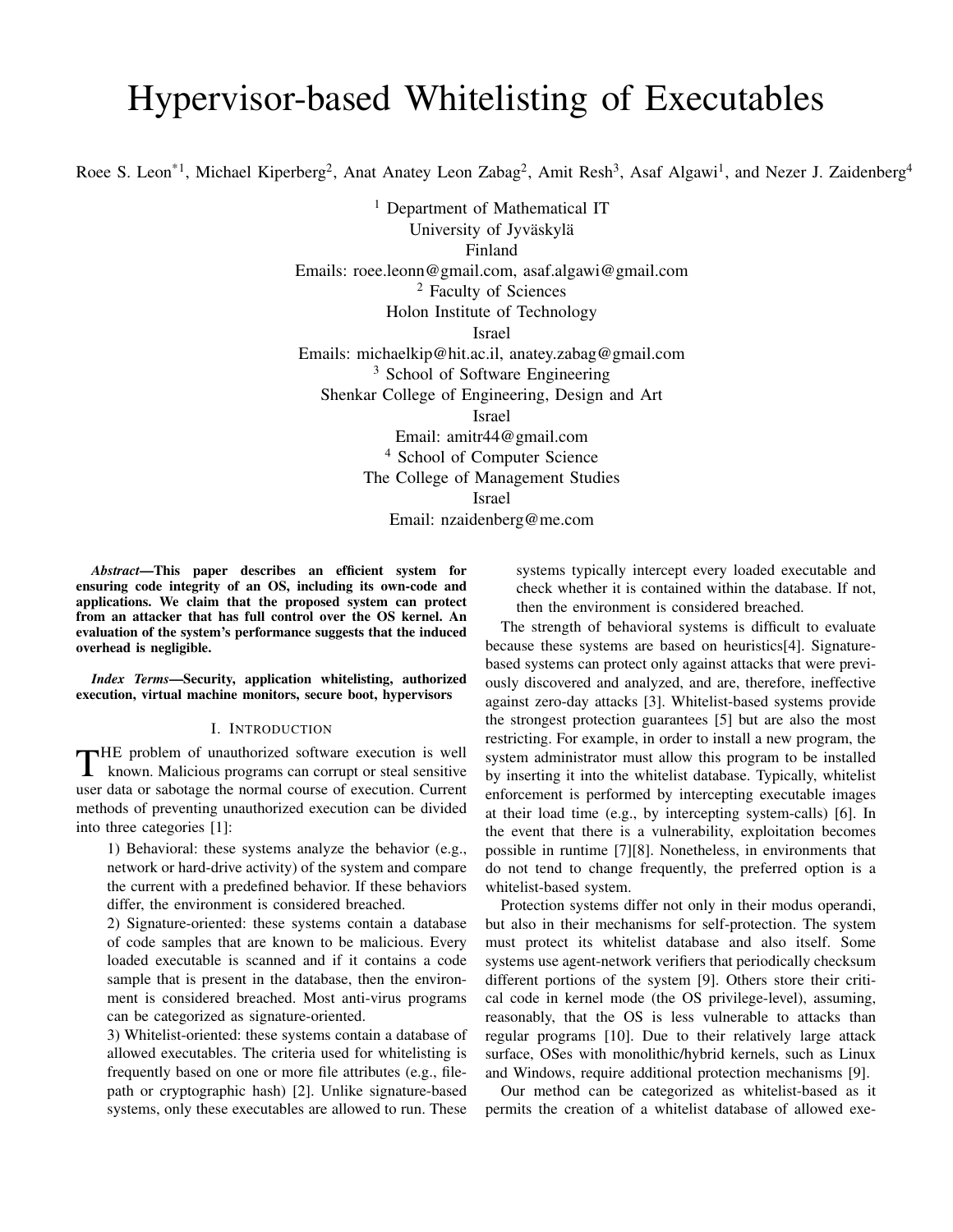cutables that will be used by the system to enforce authorized execution. However, our method does not suffer from two main deficiencies present in current methods:

1) In our method, the execution of a given executable image (both in user mode and kernel mode) is enforced during its entire lifetime.

2) In our method, the system can prevent execution of unauthorized code even in case an attacker has full control over the OS kernel.

We consider an attacker that has (1) remote access to the machine and (2) full control over the OS kernel and peripherals. In addition, we assume that the UEFI firmware is trusted. We argue that given the described attacker and the given assumption, the described system can withstand (1) malicious code execution in user mode or kernel mode, and (2) attacks that involve malicious *DMA* memory writes using peripherals.

To provide such strong security guarantees, our system uses a hypervisor. We show that the performance degradation of the proposed system is negligible.

A hypervisor is a software module that is able to monitor and control the execution of an OS. These capabilities are provided by an extension to the original processor's instruction set, called "virtualization extensions". Virtualization extensions are available on processors designed by Intel (VT-x) [11], AMD (AMD-V), and ARM (Virtualization Extensions). Our method is implemented on Intel processors but can be easily ported to AMD and ARM. In section *VI* we discuss how our method can be ported to the *ARM* architecture.

Throughout this paper, we refer to the entity that wants to protect the system as the *system administrator*.

# *A. VMX*

Many modern processors are equipped with a set of extensions to their basic instruction set architecture that enables them to execute multiple OSes simultaneously. This paper discusses Intel's implementation of these extensions, which they call Virtual Machine Extensions (VMX). The software that governs the execution of the operating systems is called a "hypervisor" and each OS (with the processes it executes) is called a "guest". Transitions from the hypervisor to the guest are called "vm-entries" and transitions from the guest to the hypervisor are called "vm-exits". While vm-entries occur voluntarily by the hypervisor, vm-exits are caused by some event that occurs during the guest's execution. The events may be synchronous, e.g., execution of an INVLPG instruction, or asynchronous, e.g., page-fault or general-protection exception. The event that causes a vm-exit is recorded for future use by the hypervisor. A special data structure called the Virtual Machine Control Structure (VMCS) allows the hypervisor to specify the events that should trigger a vm-exit as well as many other settings of the guest.

Intel's Extended Page Table (EPT), a technology generally called Secondary Level Address Translation (SLAT) allows the hypervisor to configure a mapping between the physical address space, (as it is perceived by a guest) and the real physical address space. Similarly to the virtual page table, EPT allows the hypervisor to specify the access rights for each guest's physical page. When a guest attempts to access a page that is either not mapped or has inappropriate access rights, an event called EPT-violation occurs, triggering a vm-exit.

Input-Output Memory Management Unit (IOMMU) specifies the mapping of the physical address space as perceived by the hardware devices to the real physical address space. It is a complementary technology to the EPT that allows the hypervisor to construct a coherent guest physical address space for both the OS and the devices.

# *B. System description*

The system described in this paper consists of a UEFI [12] application and an executable scanner. The executable scanner creates a whitelist database that stores hashes of executable images' pages within an initially trusted system. The UEFI application initializes a hypervisor that monitors the execution of the system by running the OS as a guest. Whenever the guest attempts to execute a page that was not previously approved, a vm-exit occurs. The hypervisor computes the hash of the page to be executed and compares it against the appropriate record in the database. If a match is found, then the page is given execution rights and the hypervisor performs a vm-entry to continue the normal execution of the system.

We use the UEFI secure boot feature to guarantee the integrity of the UEFI application before it is executed by the UEFI firmware. The UEFI application reads the whitelist database from the disk into the main memory and then initializes a hypervisor. The hypervisor configures the EPT and the IOMMU such that the whitelist database and the hypervisor's code and data are not accessible either from the guest or from a hardware device.

# II. PREPARATIONS

The system administrator needs to scan an initially trusted system and install the necessary files on a target machine. Afterwards, he needs to configure secure boot. These processes are described in the following paragraphs.

# *A. User mode scanning*

The executable scanner runs on an initially trusted system. It recursively looks for all executable images; specifically, executables and shared-objects. In x86-64, memory accesses are RIP-relative. That is, the access offset to local symbols can be computed in advance by the static linker. Therefore, modifications to code that reference local symbols will not be needed in runtime.

An executable image may have many runtime dependencies. The runtime dependencies of an executable image are handled by the dynamic linker. Fortunately, in Linux, the dynamic linker performs modifications only to the data segment of the executable image. Therefore, the executable scanner simply hashes the executable segment of every executable/sharedobject, in a page granularity, and stores the results consecutively in the database. Fig. 1 depicts the process. After all executable images are scanned, the executable scanner lexicographically sorts the hashes.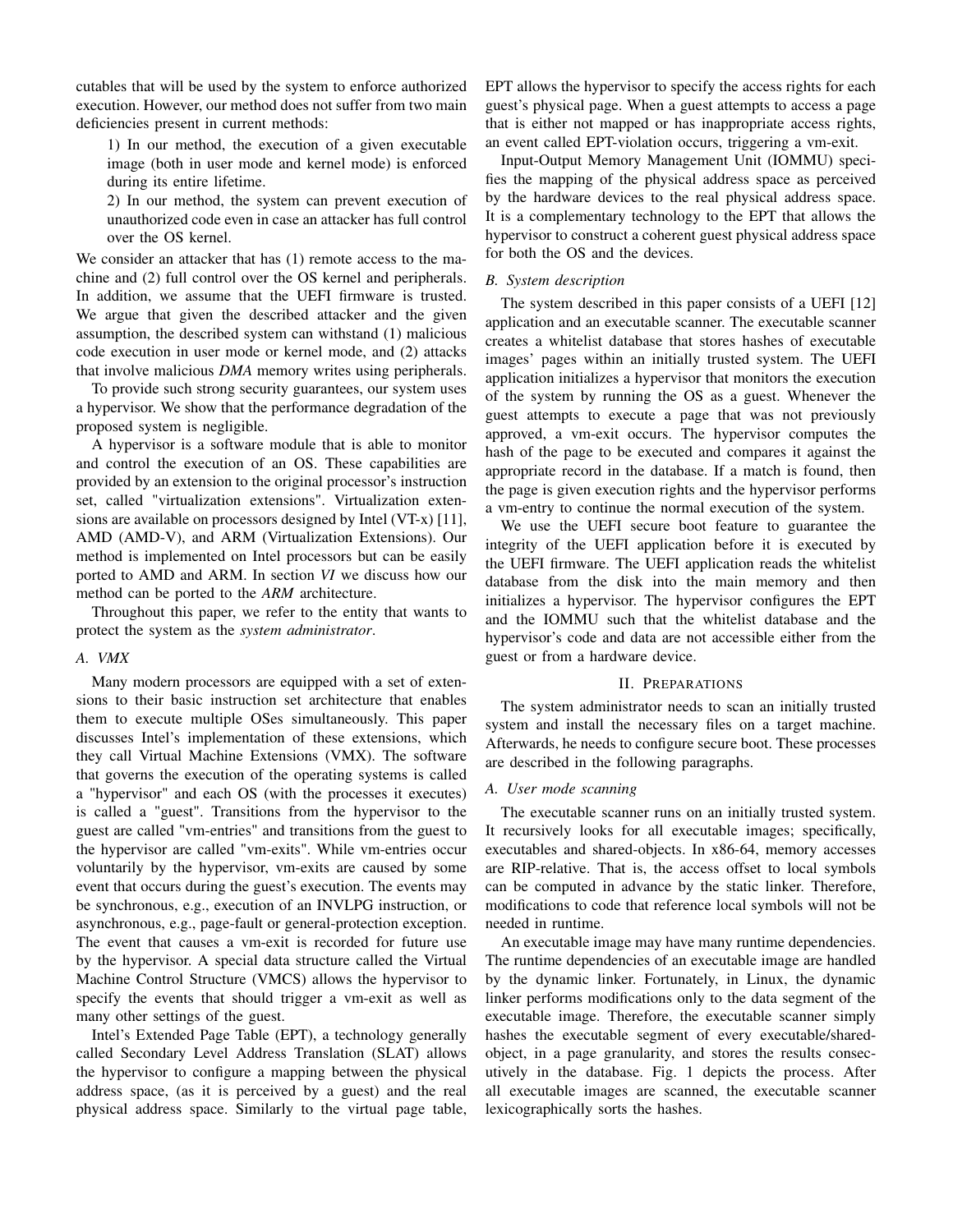

Fig. 1. The user mode executable image to be signed (left) is composed of one code segment, divided to virtual-pages. Each page is signed using SHA1 and the result is stored in the whitelist database (right).

#### *B. Kernel mode scanning*

The Linux kernel is composed of a statically linked executable image (*vmlinux*) and potentially loaded kernel modules. Kernel modules are different in their nature of execution than executable and shared-object files. This difference is reflected in two ways:

- Kernel modules are linked into the running kernel upon loading. That is, resolving of internal/external used symbols is undertaken solely by the kernel. These modifications vary between resets as kernel modules are not loaded to fixed addresses.
- The Linux kernel performs various static/dynamic modifications to the loaded code. For example, when compiled with ftrace, the first 5 bytes of each function are reserved for the Linux kernel internal tracer. These bytes are patched to no-ops at load time. Other possible modifications, that can be disabled/enabled in compilation time, are jump-labels, paravirt-operations (x86 specific) and alternatives. Fortunately, most of these modifications take place only at load time.

The user mode executable images scanning process has many advantages: (a) a simple whitelist database structure, (b) reduced runtime monitoring complexity, and (c) reduced runtime monitoring performance overhead. The whitelist database is simply composed of lexicographically sorted hashes. The latter allows the hypervisor to quickly look for a match. In addition, its code can be kept to a minimum. Similarly to user mode, the Linux kernel, by default, aligns code sections on page boundaries to ensure complete separation of the code and the data. In addition, as explained, most of the modifications take place only at load time. To retain the executable scanner user mode modus-operandi for kernel modules, we have performed the following steps:

1) During its initialization, the Linux kernel may optionally mount an initial ramdisk (*initramfs*), if found. The purpose of the initial ramdisk is to mount the root file system. In many Linux distributions (mainly general distributions), the initramfs also includes kernel modules because the machine on which the kernel will run is not known in advance. We built the latest stable Linux kernel to date (4.15.10, 19.03.2018) on a random machine, having all the necessary kernel modules statically compiled into the kernel. The latter can be achieved using 'localyesconfig' make target. Because the necessary kernel modules are statically compiled into the kernel, it was not necessary to boot the system with an initial ramdisk.

2) We booted up the system (Ubuntu 16.04.4 LTS) with the just-built kernel and disabled kaslr. Afterwards, we scanned the kernel directly from the main memory. Because the executable scanner cannot directly access kernel space memory (as it executes in user mode), the hypervisor provides a hypercall service that can be used to compute a hash of a given kernel page. The executable scanner uses the latter service to generate hashes of all active kernel-pages. These hashes are written directly into the whitelist database consecutively (just as in user mode applications).

It is worth noting that all the information regarding possible kernel-code modifications, both in kernel modules and the kernel image, is located within the corresponding images. In addition, the initial ramdisk can be mounted and scanned by the executable scanner. However, we chose to omit these capabilities from the executable scanner and the hypervisor due to the induced overhead and complexity.

# *C. Configuring secure boot*

"Secure boot" is a feature provided by UEFI that allows a computer system owner to authenticate UEFI applications prior to their execution, thereby protecting the executable image from malicious modifications.

The UEFI specification defines four non-volatile variables used to control secure boot:

- platform key (*pk*)
- key exchange key (*kek*)
- signature database (*db*)
- forbidden signature database (*dbx*)

The most prominent variables are the platform key and the key exchange key. The platform key can contain one entry at most; typically, an x509 public key that belongs to the hardware vendor. The platform key can be used to sign *kek* keys. The *kek* variable may contain more than one entry. Each of the *kek* keys can be used to sign trusted executable images. Typically, the *kek* variable contains one or more keys that belong to the OS vendor. The *db* variable holds a whitelist database of executable images while the *dbx* variable holds a blacklist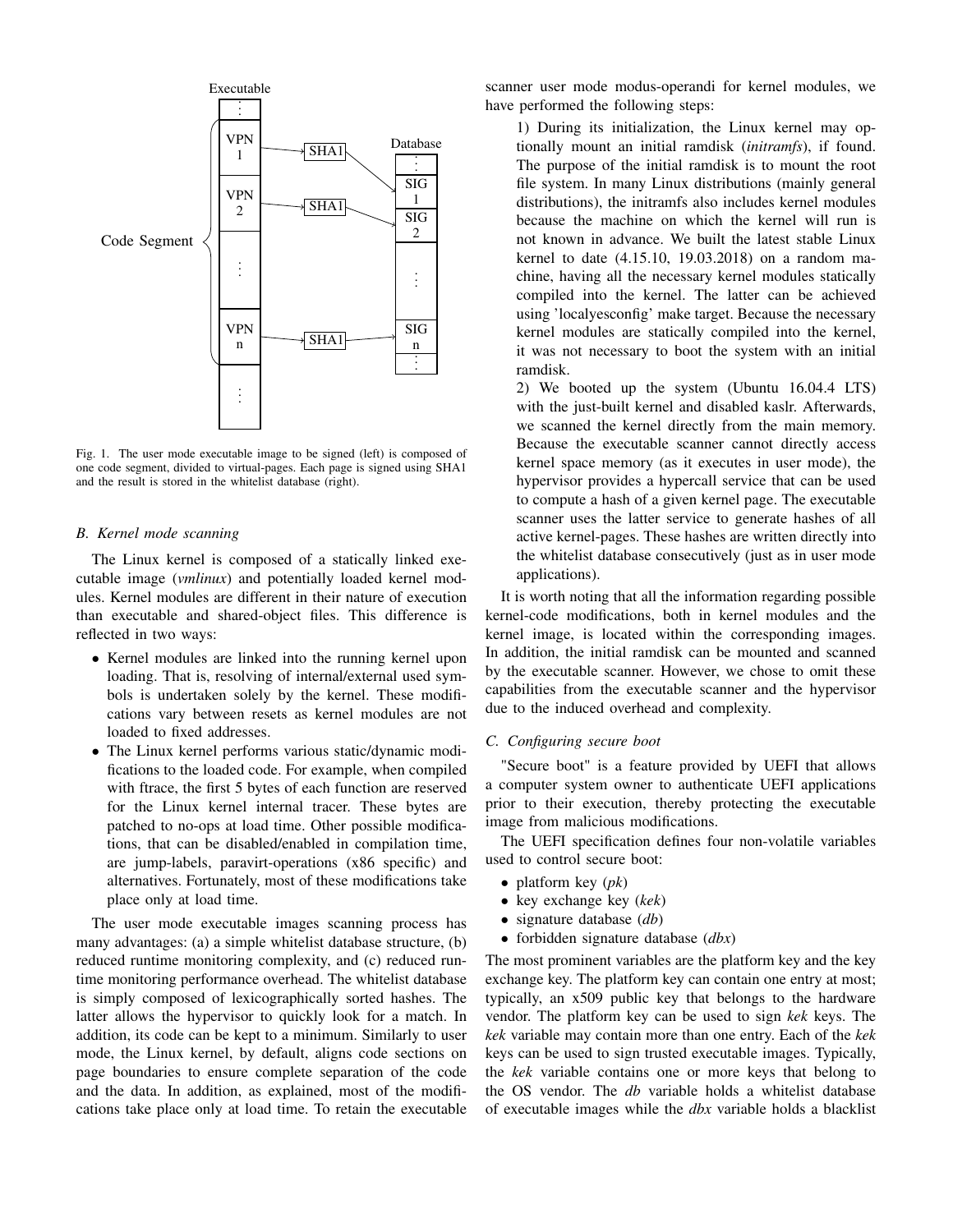database of executable images. Updates to the *db* and *dbx* variables need to be signed using one of the keys within the *kek* variable.

Obviously, without knowing the private keys of the OS vendor, it is not possible to manipulate the secure boot variables. However, it is possible to rewrite all the keys. This process is referred to as taking control over the platform. Alternatively, it is possible to use an application called *SHIM*, which is signed by Microsoft. *SHIM* validates and loads another application. The validation is performed against a special boot service only (i.e., can be manipulated only during boot) UEFI variable, *MokList*. Unlike the secure boot variables, *MokList* can be modified without providing the private key of the OS vendor. Typically, *SHIM* launches a *MokList* management application that allows modifying the *MokList* variable in case the boot validation process failed. At this point, it is possible to add the signature of the desired UEFI application to the *MokList*.

To utilize secure boot, for the sake of our UEFI application verification, the system administrator has two options. Steps for option 1:

1) Reset the platform key. This can be done by entering UEFI setup mode.

2) Create key-pairs for *KEK*, *DB*, and *PK*.

3) Write the just-created keys to the corresponding UEFI variables in the specified order.

4) Sign our UEFI application using the created *KEK* or *DB* keys.

5) Copy the resultant signed UEFI application to the ESP partition.

6) Reboot the system.

Steps for option 2:

1) Copy the *SHIM* and the *MokList* management applications into the ESP partition.

2) Reboot the system.

3) Add our UEFI application signature to the *MokList* using the *MokList* management application.

4) Reboot the system.

# *D. Target installation*

When the system's boot mode is configured to UEFI after a successfull startup, the UEFI boot manager loads a sequence of executable images, called UEFI applications. The UEFI firmware stores the location at which these images reside in a non-volatile storage. The boot-sequence can be configured using the firmware setup screen. The UEFI boot manager loads an executable image into the main memory, undertakes the necessary fixups, and executes its main routine. In case the entry routine returns, the UEFI boot manager proceeds to the next executable image, if there is one. The UEFI application's entry routine may also not return. A typical example for the latter is an OS loader implemented as a UEFI application.

The system described in this paper is implemented as a UEFI application. A system administrator interested in installing the system needs to perform the following steps:

1) Configure secure boot (as described in the previous subsection)

2) Install the UEFI application into a location accessible by the firmware. (e.g., a USB stick or a TFTP server.) 3) Install the whitelist database file into a storage device that is accessible by the firmware. For example, we recommend it is placed within the ESP partition on which the UEFI application resides.

# III. OPERATION

The UEFI application, during its execution, obtains the whitelist database file from the disk, initializes a hypervisor, and returns to UEFI firmware. The UEFI firmware then proceeds to the next boot option which is typically the OS bootloader. The hypervisor remains in the main memory and continues its operation even after the application terminates. The hypervisor is set to detect code execution attempts both in user mode and kernel mode. When such an attempt is detected, the hypervisor verifies the page to be executed using its whitelist database. In the case of a valid hash, the hypervisor resumes the execution of the guest. The rest of this section provides a detailed explanation about the initialization and the operation of the system.

# *A. Initialization*

The UEFI application starts by allocating a persistent memory block (i.e., the memory block can be used even after the application terminates) using UEFI boot services. The UEFI application loads the whitelist database into the allocated memory block using UEFI's file I/O services.

Afterwards, the UEFI application verifies the authenticity of the whitelist database using our built-in hardcoded certificate. Next, the UEFI application allocates another persistent memory block and initializes a hypervisor. During the hypervisor initialization, the EPT and the IOMMU are set up. Both the EPT and the IOMMU define not only the mapping of the perceived page but also its access rights. The hypervisor sets the EPT and IOMMU mappings by performing the following steps:

1) The hypervisor sets an identity mapping between the real physical address space and the guest physical address space. The latter is done by configuring the EPT such that guest physical page *X* translates to host physical page *X*. Fortunately, setting up identity mapping between the real physical address space and the I/O peripherals physical address space is trivial as the page-table hierarchy used by the EPT can also be used by the IOMMU.

2) The hypervisor sets the access rights of the hypervisor's code and data to read-only. This step ensures that malicious code, even if it executes in kernel mode, cannot modify the hypervisor's code and data.

3) The hypervisor sets the access rights of the remaining physical address space to write-only. This step ensures that any execution attempt will trigger a vm-exit, thus allowing the hypervisor to validate the faulting page.

Fig. 2 depicts the physical address space as it is perceived by the guest and I/O peripherals.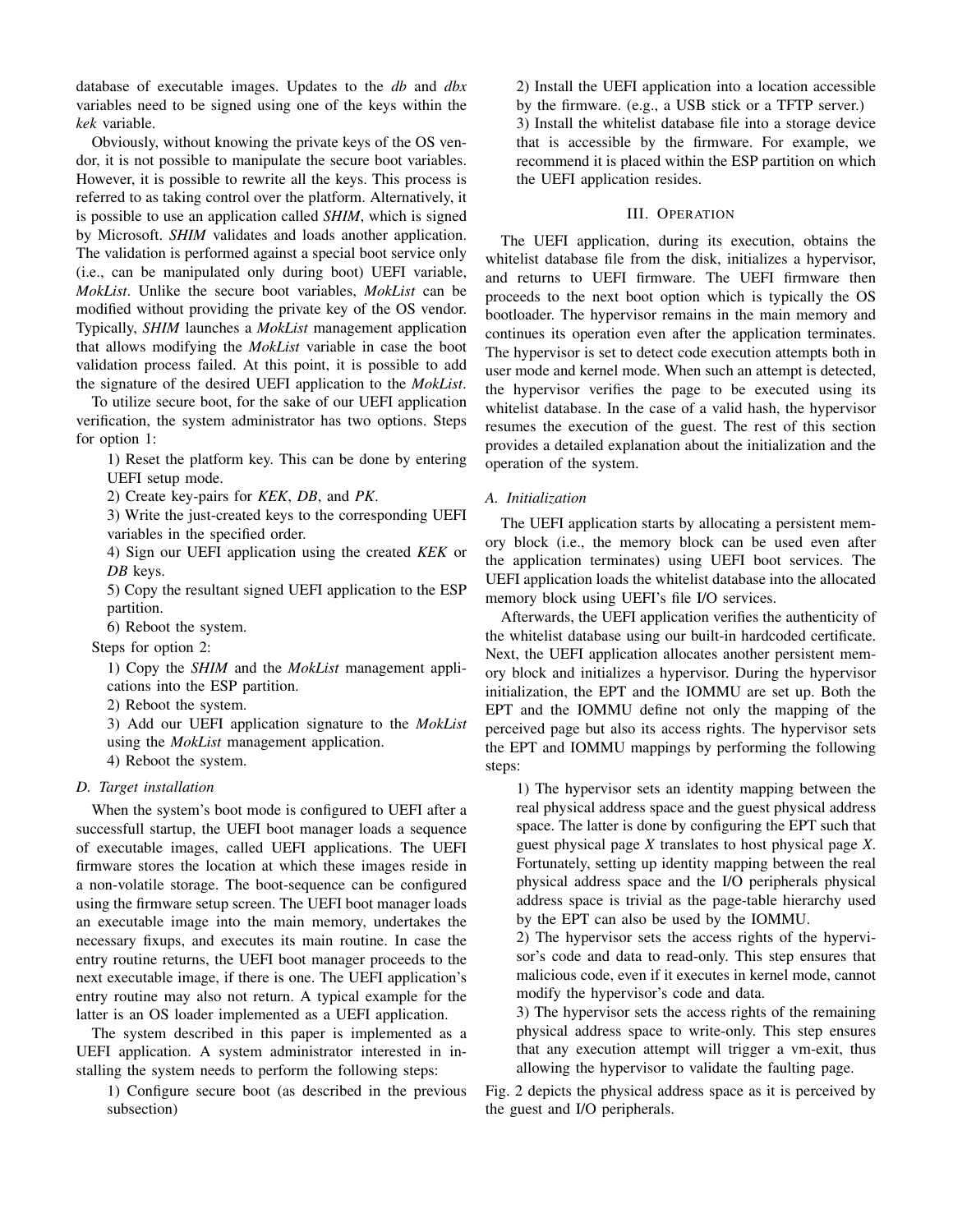

Fig. 2. Physical address space as perceived by the guest and I/O peripherals (right). Physical page *A* contains code that was previously authenticated by the hypervisor. Therefore, it has read/execute rights. Physical page *B* has yet to be executed. Therefore, it has read/write rights. Physical page *C* contains the hypervisor's code/data. Therefore, it has read only rights.

# *B. System monitoring*

The hypervisor waits for an EPT violation to occur. When a vm-exit occurs, the processor saves the guest's state to VMCS, loads the hypervisor's state from VMCS, and begins execution of the hypervisor's predefined vm-exit handler. The handler checks whether the vm-exit was due to an EPT violation. Among the information stored in VMCS are the EPT violation reason and the guest physical address that caused the EPT violation. Due to the nature of our method, a page can either be executable or writable, but not both. Therefore, all the EPT violations are attributed to an attempt to write or to execute.

- If the violation was due to a write attempt, the hypervisor then removes the execute rights from the violating page, grants it write rights, and performs a vm-entry.
- If the violation was due to an execution attempt, the hypervisor then computes the hash of the violating physical page and looks for the resultant hash in its whitelist database. If a match is found, the hypervisor then removes the write rights from the violating page, grants it execute rights, and performs a vm-entry. If a match is not found, in case the violation occurred in user mode, the hypervisor injects a general-protection fault to the guest OS. Otherwise, if the violation occurred in kernel mode, the hypervisor then freezes up the system. Typically, the OS reacts to general-protection in user mode by stopping the running process.

#### *C. OS kernel monitoring*

When it comes to kernel mode, enforcing an unauthorized execution cannot always be done lazily (i.e., only at the time of a violation). In kernel mode, some actions are time critical. For example, acknowledging an interrupt to the PIC cannot cause an EPT violation as interrupt requests of equal or lower priority will not be generated until the page is given execution rights and an acknowledgement is sent to the PIC. Recall that

the hypervisor initializes the EPT such that the entire guest physical address space has write-only access rights. That is to say, potentially time-critical kernel code will trigger a vm-exit due to an EPT violation upon execution attempt. To overcome this issue, the hypervisor verifies the kernel code pages and grants these pages execution rights.

Because we compiled the needed kernel modules statically into the kernel, there should be no more EPT violations due to kernel execution attempts. Nevertheless, if such an attempt is encountered, the hypervisor simply freezes up the machine.

# IV. SECURITY

We consider an attacker that has (1) remote access to the machine and (2) full control over the OS kernel and peripherals. In addition, we assume that the UEFI firmware is trusted. We argue that given the described attacker and the given assumption, the described system can withstand (1) malicious code execution in user mode or kernel mode, and (2) attacks that involve malicious *DMA* memory writes using peripherals.

In this paper, we assume that the UEFI firmware is trusted. This assumption can be relaxed by integrating a hardware root of trust method into our system. An Example of such method is the Intel Boot Guard technology, which allows verification of the boot process by flashing a public key into an OTP memory. In this way, the firmware code is verified on each subsequent boot. Obviously, once enabled, Intel Boot Guard cannot be disabled. We argue that the described system will prevent any unknown malicious code in user mode or kernel mode from executing.

Our method, being a whitelist system, prevents execution of unauthorized code. However, attacks in which the attacker manipulates the control flow of a program (e.g., by causing a return instruction to pass control to an existing code of his choosing) are possible. In Section *VI* we discuss how our system can be further extended to provide protection from such attacks.

#### *A. HV memory protection*

Secondary Level Address Translation (SLAT) is a mechanism implemented as part of hardware-assisted virtualization technology to reduce the overhead of managing the hypervisor's guest page-tables. SLAT is supported by Intel (EPT), AMD (RVI), and ARM (Stage-2 page-tables). Simply put, SLAT allows the hypervisor to control the mapping of physical pages addresses as they are perceived by the guest (known as guest-physical-address) to real physical pages addresses (known as host-physical-address). An analogy to SLAT usage in a virtualized environment (i.e., controlled by a hypervisor), is virtual page-tables usage in a process context in a nonvirtualized environment (i.e., controlled by an OS). Fig. 3 depicts the guest's address translation process.

The Input Output Memory Management Unit (IOMMU) is a memory management unit that stands between DMAcapable peripherals and the main memory. In this sense, it functions as a virtual page-table for devices. DMA is a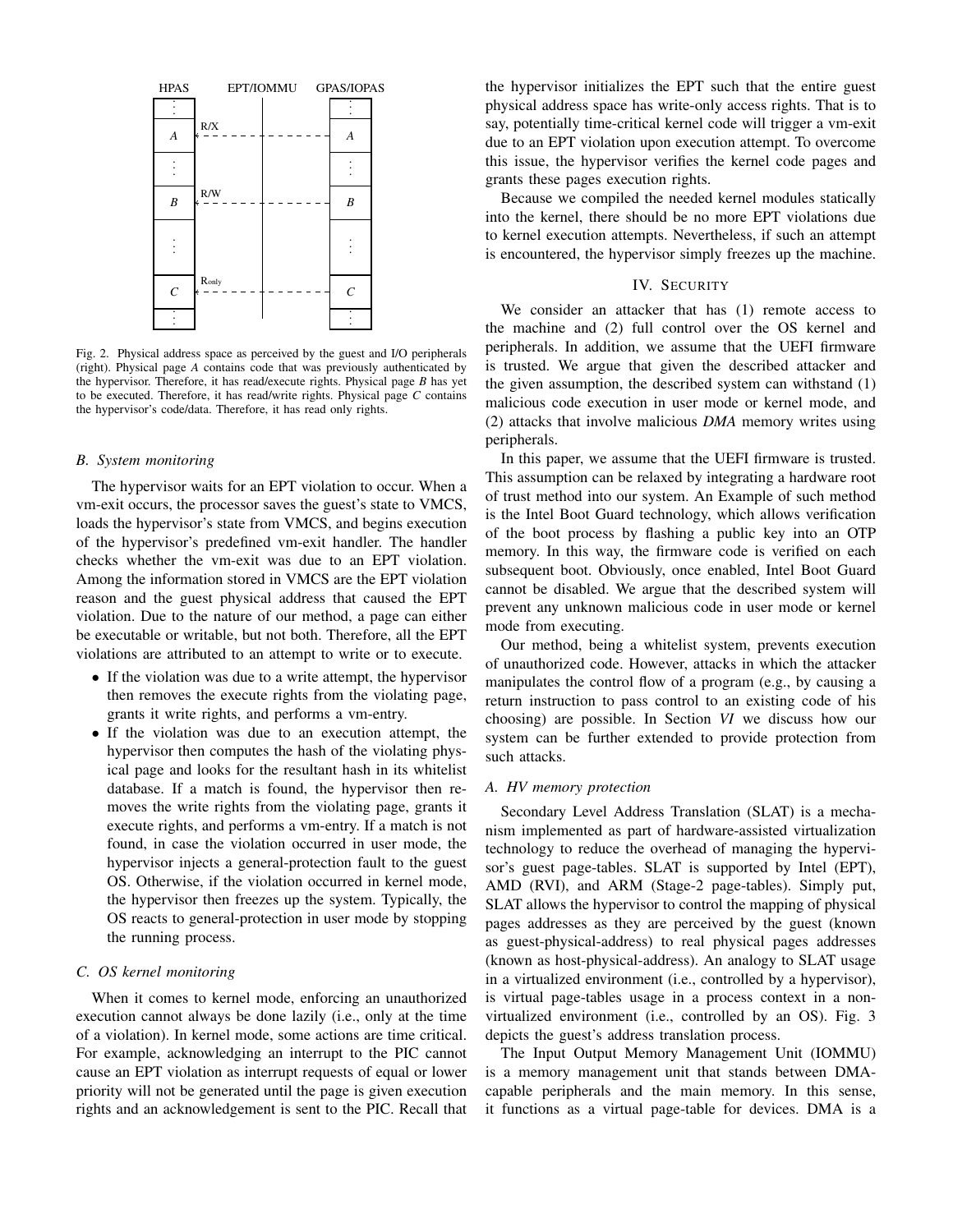

Fig. 3. Address translation process of a guest in Intel processors. First, the guest-linear address is translated into a guest-physical-address by the OS pagetables. Second, the guest-physical-address is translated into a host-physicaladdress by the hypervisor's extended-page-tables

hardware mechanism that allows peripherals to access the main memory directly without going through the processor. The IOMMU allows the OS or hypervisor to set pagingstructures for the peripherals. That is, the peripherals will access a virtual-address (also known as I/O address) that will be translated by the IOMMU.

To protect itself against malicious modifications, the hypervisor configures both the EPT and the IOMMU in such a way that all of its sensitive memory regions are not mapped and, therefore, are not accessible either from the guest or from a hardware device.

# *B. Secure boot*

"Secure boot" is a feature provided by UEFI that allows a computer system owner to authenticate UEFI applications prior to their execution, thereby protecting the executable image from malicious modifications.

The first phase in the UEFI boot process is the firmware initialization phase. The firmware initialization phase is also called the security (SEC) phase because it serves as the basis for the root of trust. After the completion of the SEC phase, the trust is maintained via public key cryptography.

The UEFI secure boot feature is essential for the security of our system. Consider, for example, an attacker that has a remote root access to a machine. In addition, the media that contains the UEFI application is plugged into the computer. The attacker can mount the partition on which the UEFI application resides and modify the executable image as required. As a result, during the next boot, the UEFI firmware will load the malicious executable image.

# V. PERFORMANCE

The proposed system goes into action when an EPT violation occurs. Recall that due to the nature of our method, a page can either be executable or writable but not both. Therefore, all EPT violations are due to an attempt to write or to execute. Whenever a page requires execution rights, the hypervisor computes its hash and searches for a match within the whitelist database. When a page requests write rights, the hypervisor simply removes its execution rights and grants it write rights instead.

In the first experiment, we tried to estimate the induced overhead due to the aforementioned by forcing the OS to pageout a code page every time it is accessed. Therefore, it has to be brought up from the disk and written to memory before it can be executed. The results show that the extra overhead is negligible compared with the time it takes to read the page from the disk and write it to memory.

In the second experiment, we performed an empirical evaluation of the system. We picked an open-source benchmarking software and ran several types of benchmarks to assess the impact of our system on a randomly selected computer. The results show that the induced overhead is negligible.

All experiments were performed in the following environment:

- CPU: Intel Core i5-4570 CPU @ 3.20GHz (4 physical cores - only 1 core was enabled)
- RAM: 8GB
- OS: Ubuntu 16.04.4 LTS customized kernel 4.15.10 as described in section II.

# *A. Page verification forcing experiment*

In this experiment, we took a large executable file (10MB) and modified one of its code pages such that the first byte of the page was 0xc3 (return-from-procedure opcode in x86). We wrote an application that requests a mapping of the aforementioned file into its virtual address space with full access rights (read, write, and execute). Next, using the *fadvise64* system call, we instructed the OS not to keep the file in memory. The size of the file, along with the advise caused the access to any page within the mapped file to always generate a major page fault (i.e., it forced the OS to access the disk). Then, using *rdtsc*, we measured the number of cycles it takes to perform the call to our modified page and return, with and without active page verification. We ran the application a total of 100,000 times. As can be seen by the results presented in Fig. 4, the performance penalty of the active page verification is less than one percent.



Fig. 4. Thousands of cycles (less is better) for a single call and return.

#### *B. Empirical evaluation*

In this experiment, we tested the system in three scenarios:

- without hypervisor
- with hypervisor and disabled page verification
- with hypervisor and enabled page verification

We selected an open-source benchmarking software, Phoronix Test Suite [13] (PTS) v5.2.1 (Khanino). Six tests were conducted:

- (a) unpack-linux: Linux kernel unpacking, disk-intensive, default configuration.
- (b) compress-7zip: 7-Zip compression test, cpu-intensive, default configuration.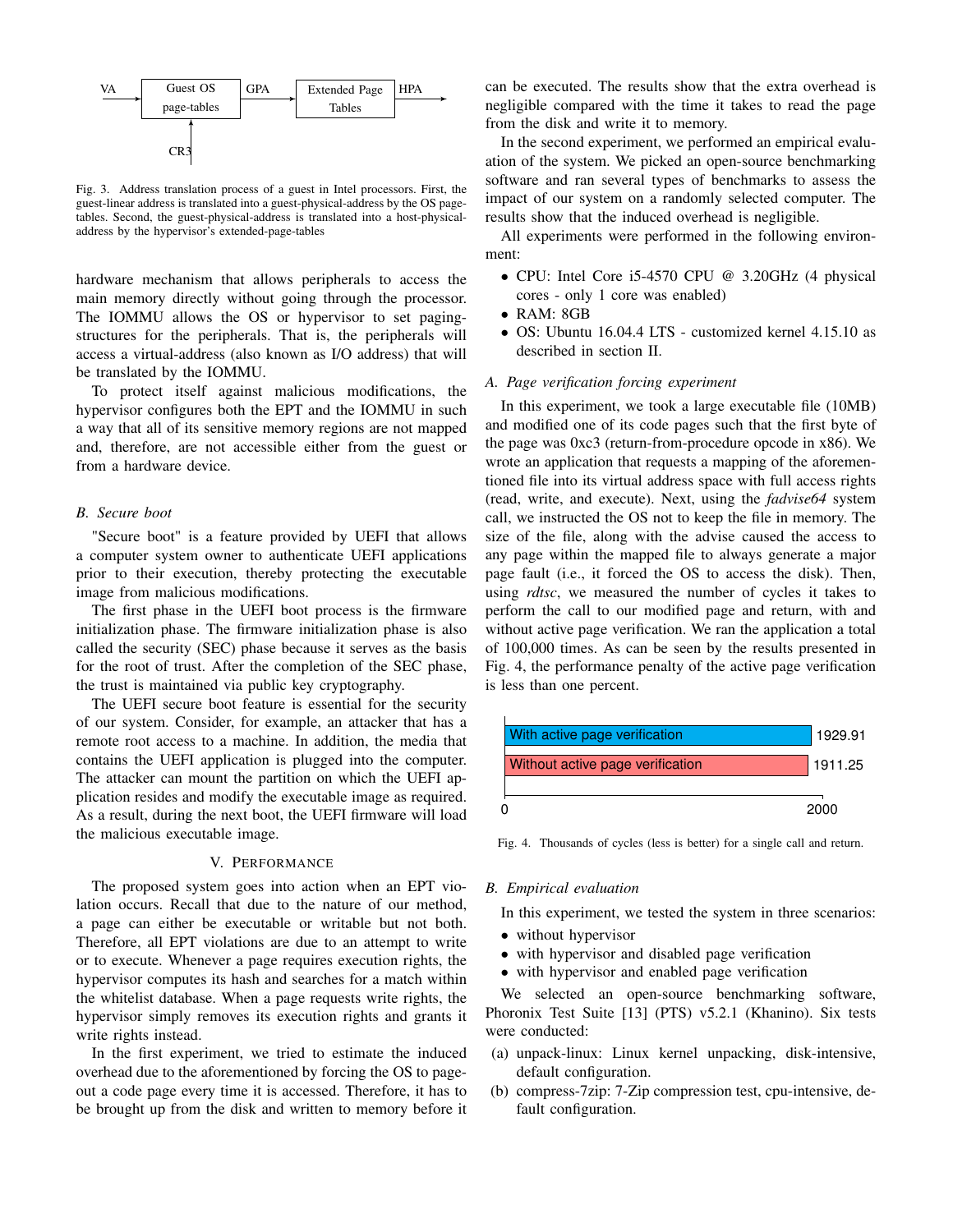- (c) *dbench-6client*: Dbench disk performance test, diskintensive, 6-client configuration.
- (d) *dbench-48client*: Dbench disk performance test, diskintensive, 48-client configuration.
- (e) *ramspeed*: System memory performance test, memoryintensive, copy and integer configuration.
- (f) *git*: Sample git operations, general system benchmark, default configuration.

As can be seen in the results reported in Fig. 5, the performance penalty of the hypervisor is no more than 5% compared with No-HV, whereas compared with the performance penatly of the HV with page verification, it is no more than 2% compared with HV only.



Fig. 5. Overhead of the benchmark execution under two conditions: (a) with HV only, and (b) with HV and enabled page verification

# VI. LIMITATIONS AND FUTURE WORK

Our method suffers from several limitations. These limitations and possible solutions are described in the next paragraphs.

# *A. SMP support*

Our method currently supports only one processor. Recall that whenever an EPT violation occurs, the processor needs to update the EPT structures with the correct access rights (write or execute). The processor may cache information from the EPT paging structures. That is, in a multi-processor system, the processor that caused the violation will have to gather all the processors to make sure that their internal caches are flushed after setting up the new rights. This process is very common and is usually referred to as TLB shootdown. Due to the relatively high turnover of user mode pages, this gathering process can induce significant overhead.

A possible optimization to the aforementioned performance problem is based on the fact that it is not always necessary for all processors to have an identical EPT paging structure at any given point in time as we do not modify the actual mappings but only the access rights. For example, if processor *A* needs to set execution rights for a physical page *x* and processor *B* has only read rights for physical page *x*, then processor *A* can freely modify its EPT paging structure without gathering processor *B*.

#### *B. Other OSes support*

Supporting other OSes is indeed possible as we do not perform any modifications whatsoever to the running kernel. However, other OSes may behave differently, both in kernel mode and user mode. For example, Windows may modify the program's code at load time. These modifications, however, are not difficult to handle because all information about them is located within the PE file. In addition, they all take place only at load time. Examples of such modifications are relocations and security cookies that if they exist, are stored within the PE executable file. The former is stored within a special section while the latter is stored in a PE data-directory.

Despite the security consequences of having both code and writable data on the same page (for example, this arrangement breaks DEP), there are still OSes on which it is possible. The latter may introduce two problems to our current method: (a) a partial code page, (b) a self-modifying page. If the data part of a partial code page is modified during runtime, then its hash might not match. Fig. 6 illustrates the problem.

Consider the same scenario as described in the previous problem, but this time page *A* modifies its own data. As a result, the system will enter an infinite write/execute EPT violation loop.

The second problem becomes like the first problem by emulating the write operation. However, the bigger challenge is to decide whether the written data is legitimate or malicious. We argue that the executable scanner can be modified to support legitimate runtime modifications.

# *C. Managed code*

Our method is very efficient and effective when execution of native-code is considered because it is executed directly by the processor. On the other hand, managed and interpreted code is typically executed by another application usually referred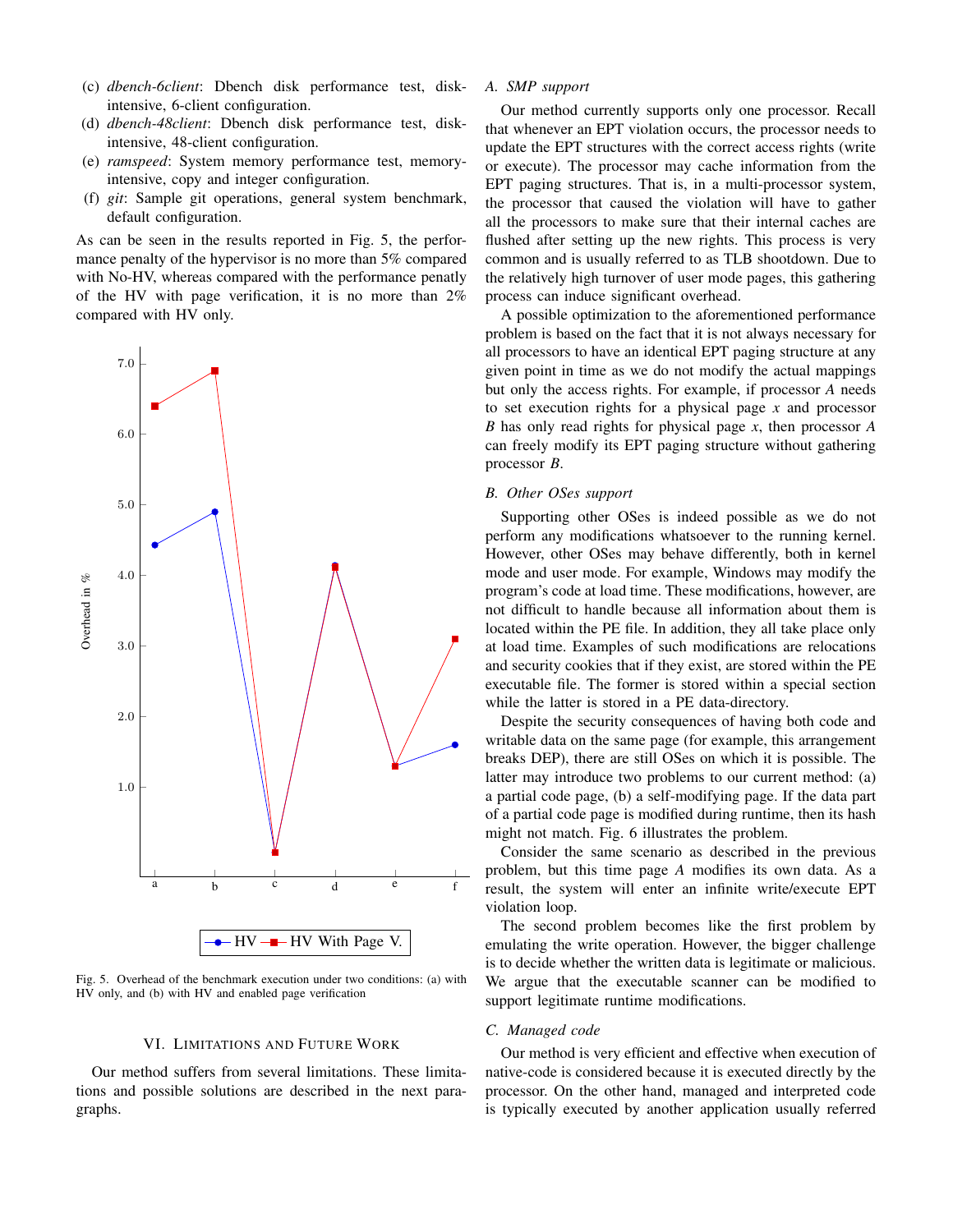

Fig. 6. Page *A* is a partial code page (i.e., contains both code and data). Initially, the data part has not yet been modified; therefore, *H(A)* is located within the whitelist database. Later, the data part of page *A* is modified. Even though the code is left untouched, an execution attempt of *A'* will fail as *H(A')* is not located in the whitelist database.

to as a virtual machine. If the virtual machine itself is signed, then the hypervisor will allow it to freely execute possibly malicious code.

A possible solution to managed and interpreted code is to to store the hashes of the managed and interpreted code within the whitelist database. The hypervisor can intercept the virtual machine application attempts to load the code and perform a hash validation. The hypervisor can possibly detect such attempts by intercepting system-calls within the guest OS. This solution, however, will not handle cases in which the interpreted code is compiled into native code (i.e., JIT code).

#### *D. Control flow and data integrity*

Our method guarantees that no malicious modifications will be undertaken to executing code (both in user mode and kernel mode). However, our method does not provide user mode and kernel mode control flow and data integrity. For example, an attacker may modify the contents of the .got section, thus affecting the control flow of a program. Thankfully, control flow integrity is a heavily researched subject and many effective solutions exist[14][15]. We believe that such attacks can be mitigated by combining our method with a method that guarantees control flow integrity. Moreover, our system can be used to enforce authorized code execution on the used method.

#### *E. ARM architecture*

Our method can be ported to the ARM architecture on ARM devices (e.g., most of today's smartphones) that implement the virtualization extensions. ARM virtualization extensions provide capabilities similar to Intel VT-x. For example, they provide a mechanism similar to Intel EPT for guest-physicaladdress (IPA in ARM terminology) to host-physical-address translation. The ARM Security Extensions, known as Trust-Zone, provide a way to create an isolated environment in which sensitive applications can execute. This isolated environment executes at the highest privilege level (higher than the hypervisor) and is not subject to virtualization. Due to the latter, for better security guarantees, our system might use TrustZone in addition to a hypervisor.

# *F. Other applications*

Our method can be further extended to provide other useful security applications. An example of such application is a sandbox for runtime analysis of malware. This can be done by entering a special monitor mode in case of an execution violation. In monitor mode, the behavior of the violating process may be inspected. Examples of potentially interesting behaviors are system-calls initiated by the process and code executed by the process.

# VII. CONCLUSIONS

We have seen that current whitelist-based systems have deficiencies that make them impractical, particularly in the case of code modification attacks. We have described a system that will prevent any unauthorized native-code from being executed. We explained in detail how the described system can be installed and even verified on each subsequent boot. We also showed that the performance overhead of the proposed system is negligible. The described system has a few limitations. However, as described, most of these limitations can be overcome without much effort. The described system can be further extended to provide other useful security applications. We believe that in addition to VMX, the Intel SGX can be used to provide data integrity for user mode applications.

#### **REFERENCES**

- [1] Idika, Nwokedi, and Aditya P. Mathur, "A survey of malware detection techniques," Purdue University 48 (2007).
- [2] H. Pareek, S. Romana and P. R. L. Eswari, "Application whitelisting: approaches and challenges," International Journal of Computer Science, Engineering and Information Technology (IJCSEIT), Vol.2, No.5, 2012.
- [3] Z. Li, M. Sanghi, Y. Chen, M.-Y. Kao, and B. Chavez. Hamsa, "Fast Signature Generation for Zero-day PolymorphicWorms with Provable Attack Resilience," IEEE Symp. Security and Privacy, 2006.
- [4] K.M.C. Tan, K.S. Killourhy and R.A. Maxion, "Undermining an anomaly-based intrusion detection system using common exploits," RAID, 2002.
- [5] Steve Mansfield-Devine, "The promise of whitelisting," Network Security Volume 2009, Issue 7, July 2009, Pages 4-6
- [6] Fanton et al., "Secure System For Allowing The Execution of Authorized Computer Program Code," U.S. Patent No. 9,665,708 B2, May 30, 2017
- [7] Jim Beechey, "Application Whitelisting: Panacea or Propaganda," https://www.sans.org/reading-room/whitepapers/application/applicationwhitelisting-panacea-propaganda-33599 [Online; accessed 26-March-2018].
- [8] NCC Group Publication, "Bypassing Windows AppLocker using a Time of Check of Use vulnerability," December 2013.
- [9] Aumaitre, Damien, and Christophe Devine, "Subverting windows 7 x64 kernel with dma attacks," HITBSecConf Amsterdam (2010).
- [10] Munir Kotadia, "Norton AntiVirus ignores malicious WMI instructions," CBS Interactive. October 21, 2004. Archived from the original on September 12, 2009. Retrieved April 5, 2009.
- [11] Intel Corporation, "Intel 64 and IA-32 Architectures Software Developer's Manual," 2007, vol. 3.
- [12] UEFI, "Unified Extensible Firmware Interface (UEFI) Specification," August 2017
- [13] M. Larabel and M. Tippett, "Phoronix test suite," http://www.phoronixtest-suite.com/ [Online; accessed 26-March-2018].
- [14] V. Pappas, "kBouncer: Efficient and transparent ROP mitigation," Technical report, Columbia University, 2012
- [15] Y. Cheng, Z. Zhou, Y. Miao, X. Ding and R. H. Deng, "ROPecker: A generic and practical approach for defending against ROP attacks," In Symposium on Network and Distributed System Security (NDSS), 2014